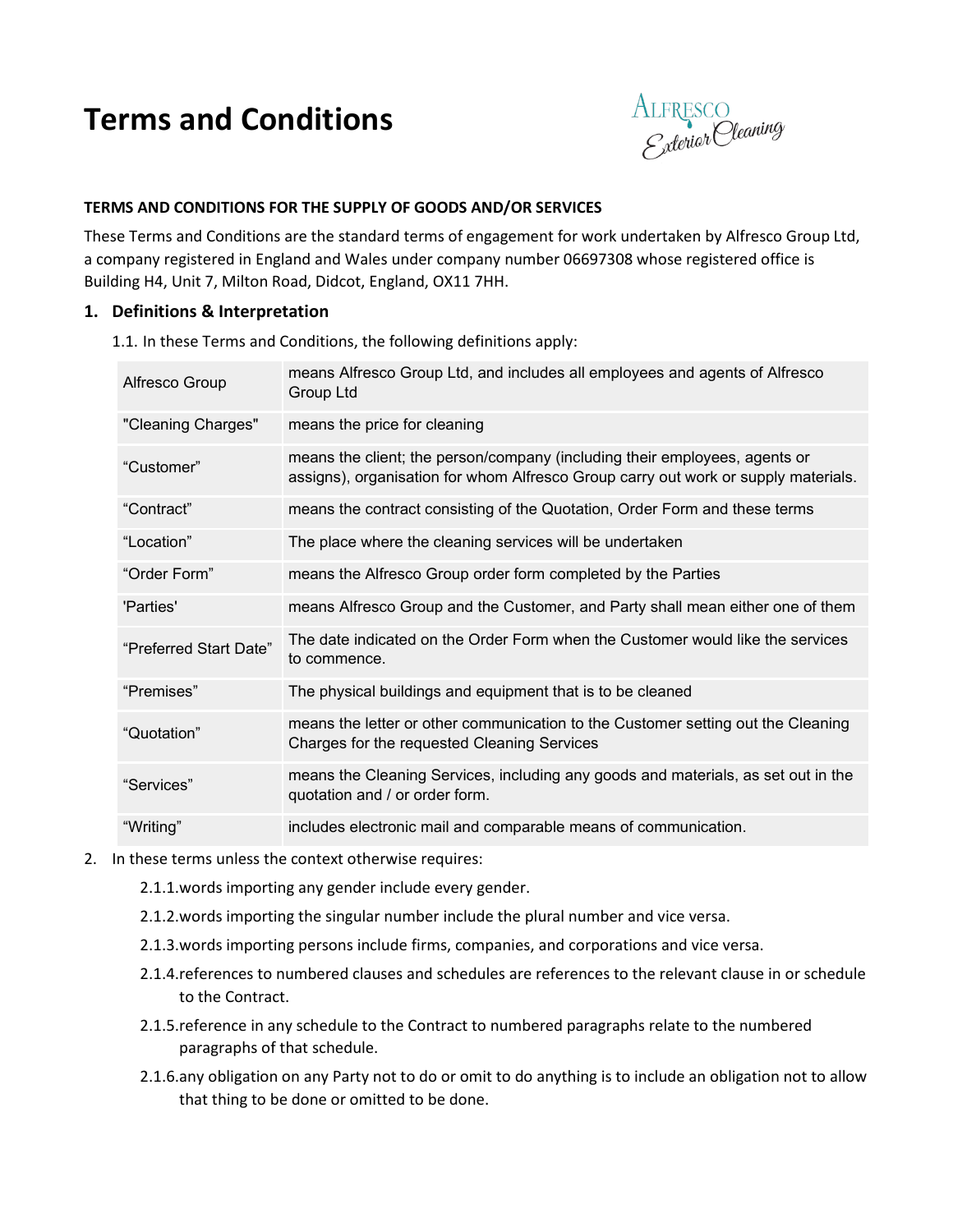- 2.1.7.the headings to the clauses, schedules and paragraphs of the Contract are not to affect the interpretation.
- 2.1.8.any reference to an enactment includes reference to that enactment as amended or replaced from time to time and to any subordinate legislation or byelaw made under that enactment; and
- 2.1.9.where the word 'including' is used in the Contract, it shall be understood as meaning 'including without limitation'.

#### **3. The Contract**

- 3.1. Unless otherwise stated, or withdrawn, all Quotations are valid for 30 days from the date of quotation.
- 3.2. These Terms & Conditions and any Quotation and Order Form provided by Alfresco Group constitute the entire Contract between the Parties.
- 3.3. Previous dealings between the Parties shall not vary or replace these terms or be deemed in any circumstances whatsoever to do so.
- 3.4. These terms and conditions apply to the Contract and each future request for the supply of services and/or materials received by Alfresco Group from the Customer from time to time unless otherwise agreed in writing.
- 3.5. The communication of a request by the Customer to Alfresco Group for the supply of services shall amount to the Client's acceptance of these terms.
- 3.6. Before provision of any goods or services can commence Alfresco Group requires the Customer to provide a signed Order Form.
- 3.7. The Customer's order constitutes an offer by the Customer to purchase the Cleaning Services in accordance with these terms. The order will only be deemed accepted when Alfresco Group issues the Customer with a written acknowledgement of order or commences provision of the Cleaning Services, at which time the Parties shall be bound by the Contract from that date ('the Commencement Date').
- 3.8. Alfresco Group shall endeavour to commence the Cleaning Services from the Preferred Start Date. However, where there is a delay in the provision of the signed Order Form by the Customer or other unforeseen delay, Alfresco Group may need to commence the Cleaning Services on another date within a reasonable time by prior agreement with the Customer.
- 3.9. Unless it is previously terminated without notice as agreed below, the Contract shall continue for 12 months from the Commencement Date (the Term) unless it is terminated by the notice agreed below. Towards the end of the current Term the Customer may be invited to renew for a further 12 months, subject to a price review conducted by Alfresco Group.
- 3.10. Any illustrations, descriptions, imagery either displayed on Alfresco Group's website, in marketing materials (both offline and online), catalogues, price lists or other are intended merely to present a general idea of goods services provided by Alfresco Group. No part of these shall form part of any contract.
- 3.11. These Terms & Conditions apply to the Contract to the exclusion of any other terms that the Customer may seek to impose or incorporate, or which are implied by trade, custom, practice, or course of dealing.
- 3.12. No addition, alteration, substitution or waiver of these terms and conditions will be valid unless expressly accepted in writing by the Company or their appointed representative.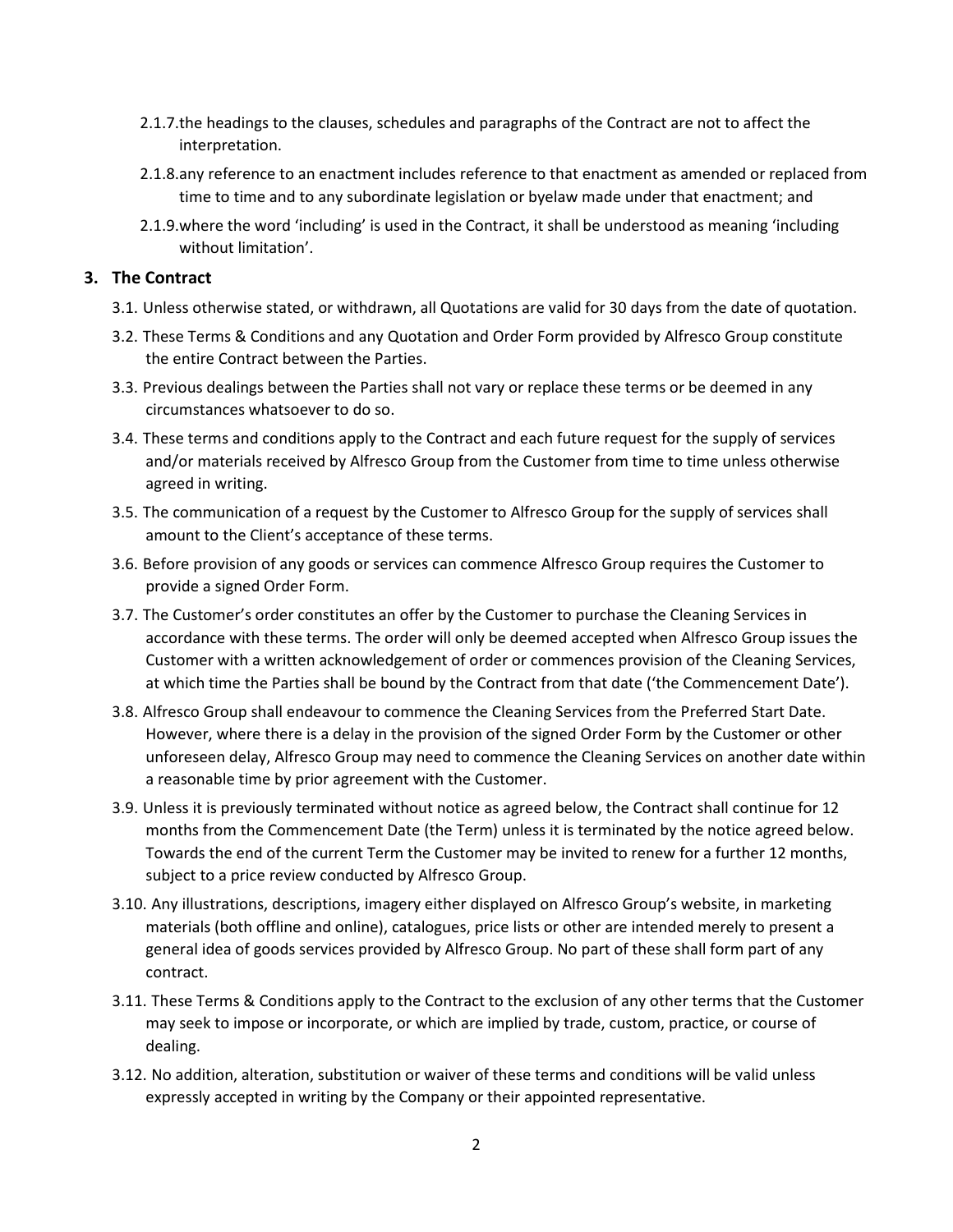# **4. Provision of Services**

- 4.1. In consideration of the Customer paying the Cleaning Charges to Alfresco Group, Alfresco Group shall provide the Cleaning Services to the Customer at the Premises with reasonable skill and care and in accordance with these terms and conditions and shall provide properly skilled staff (including adequate supervision), equipment and cleaning materials for such purpose.
- 4.2. Alfresco Group will use reasonable endeavours to provide staff to carry out the Cleaning Services who are aged 18 or over and are (so far as reasonably possible) known to Alfresco Group.
- 4.3. Alfresco Group will supply its staff with a uniform of overalls, or some other suitable garment clearly marked with Alfresco Group's insignia (if any) and an identification badge.
- 4.4. Alfresco Group will maintain the equipment used in the course of the Cleaning Services regularly in line with applicable safety laws, regulations and governmental guidelines.

#### **5. Alfresco Group's Health and Safety Policy**

- 5.1. So far as it affects its staff who perform the Cleaning Services, Alfresco Group undertakes with the Customer that (without limiting its duties to them) it will:
	- 5.1.1.in accordance with applicable law safeguard the health, safety and welfare of its staff performing the Cleaning Services;
	- 5.1.2.bring to the notice of its staff the safety policies of both Alfresco Group and the Customer provided that the Customer has notified Alfresco Group of its safety policy in writing and in advance;
	- 5.1.3.provide reasonable information, training and supervision in safe working practices and the need to work safely; and
	- 5.1.4.have reasonable regard for the health and safety of those not employed by Alfresco Group, but who may be affected by Alfresco Group's work under the Contract.

#### **6. Customer Responsibilities**

- 6.1. The Customer shall keep Alfresco Group informed of all security procedures in operation at the Location and the Premises with which it reasonably requires Alfresco Group's staff to comply. Alfresco Group will ensure that its staff working at the Location under the Cleaning Services are made fully aware of and comply with such Customer's security procedures.
- 6.2. The Customer shall if required provide adequate and secure space at the Premises for the storage of Alfresco Group's equipment and materials.
- 6.3. If the Customer moves to another Location or alters the Premises at the Location to any material extent likely to affect the Cleaning Services required or the manner in which the Cleaning Services can be delivered, it shall give Alfresco Group at least 3 months' written notice thereof and give full details of the new or additional Location or the Premises as altered.
- 6.4. Upon receipt of the notice at clause 6.3, Alfresco Group may either: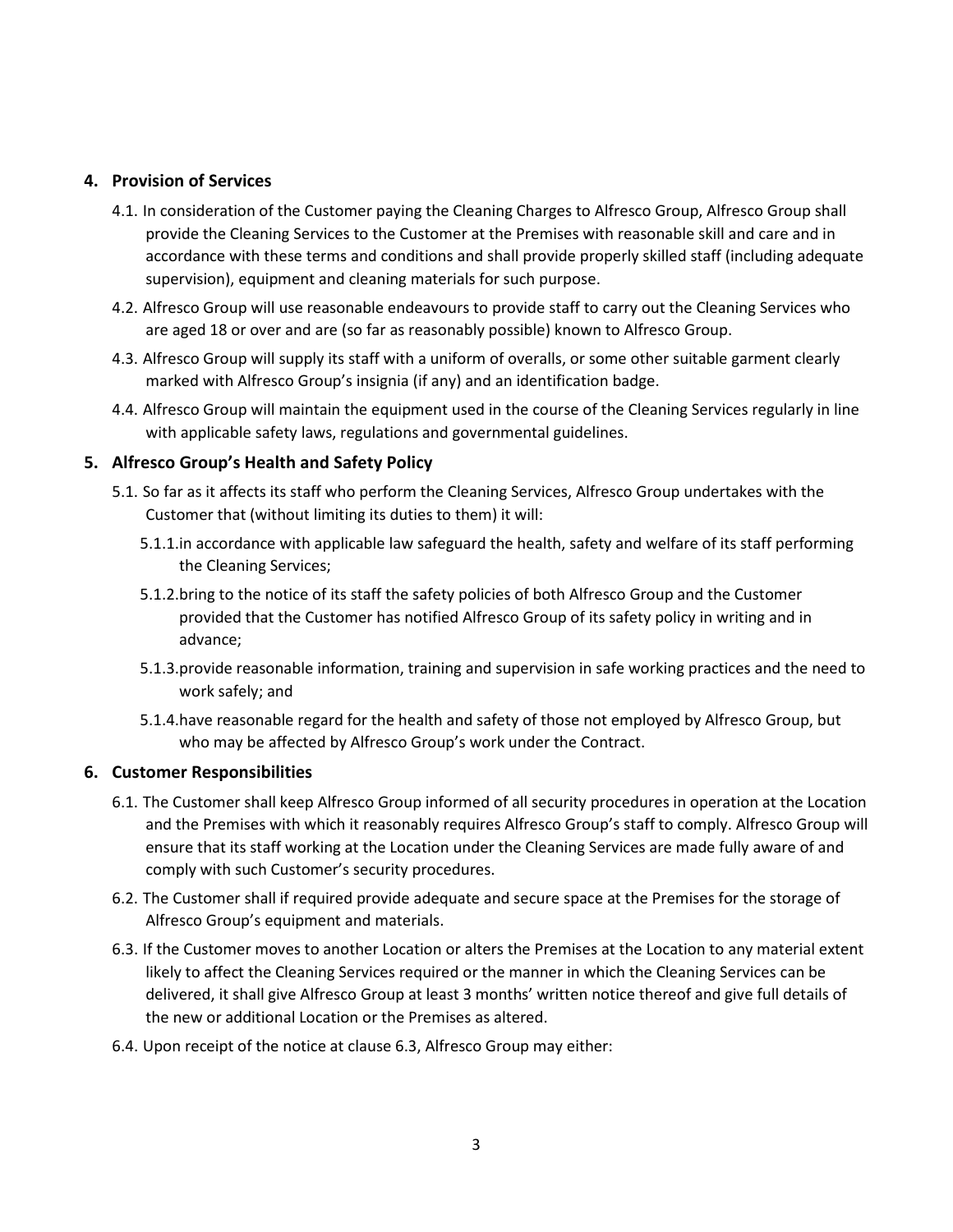- 6.4.1.supply a new or varied schedule specifying the Cleaning Services to be provided by Alfresco Group and a quotation for a revised Cleaning Charge and, if it is accepted by the Customer, the Contract will continue in force as altered; or
- 6.4.2.Alfresco Group may decline to provide the Cleaning Services at the new Location, or the Premises as altered (as the case may be) in which case the Contract will terminate at the expiry of the notice under clause 6.3.
- 6.5. The Customer warrants that the Premises are safe for work and comply with all statutory requirements for the health and safety at work of Alfresco Group's staff. Alfresco Group may refuse to permit its staff to work in the Premises or any part of them if Alfresco Group reasonably considers that they may be exposed to undue risk or danger.

# **7. Customer Complaints**

- 7.1. Any complaint about the performance of the Cleaning Services must be made in writing to [Office@alfrescogroup.co.uk](mailto:Office@alfrescogroup.co.uk) within two (2) working days of the occurrence complained about and Alfresco Group will take reasonable action, without cost to the Customer, to investigate and (unless it reasonably considers that the complaint was not justified) take reasonable remedial action.
- 7.2. In the absence of complaint, it will be assumed that the Customer is satisfied with Alfresco Group's performance of the Cleaning Services. However, nothing in this clause shall act so as to waive or limit any right or remedy either Party may have under the Contract or as may be provided by applicable law.

## **8. Price & Payment**

- 8.1. Cleaning Charges applicable to this contract will be detailed in the Quotation.
- 8.2. Alfresco Group may increase the Cleaning Charges by giving 90 days' written notice to take effect on the next due invoice after that period, but: no such change shall be made within 12 months of the Commencement Date; and the Customer may terminate the Contract by giving 60 days' notice in writing following written notification of intent to increase charges.
- 8.3. Unless otherwise agreed, all invoices are payable within 30 days from the date of invoice.
- 8.4. All sums payable under the Contract are exclusive of Value Added Tax ("VAT") which is payable in addition to such charges. VAT will be charged at the prevailing rate. Alfresco Group's VAT registration number is GB 941115750. All payments are due in Pounds Sterling.
- 8.5. Payments should be made by Bank Transfer (BACS/Faster Payment) or by Debit or Credit Card.
- 8.6. No payment shall be deemed to have been received until Alfresco Group has received cleared funds.
- 8.7. All payments payable to Alfresco Group under this Contract shall become due immediately upon termination of this Contract despite any other provision.
- 8.8. The Customer shall make all payments due under this Contract without any deduction whether by way of set-off, counterclaim or otherwise unless the Customer has a valid court order requiring an amount equal to such deduction to be paid by Alfresco Group to the Customer.
- 8.9. Time for payment shall be of the essence.
- 8.10. Any queries relating to an invoice must be received within seven (7) days from the date of the invoice. Until a query is resolved the Customer remains liable to pay the undisputed part of an invoice within the original timescale detailed on it.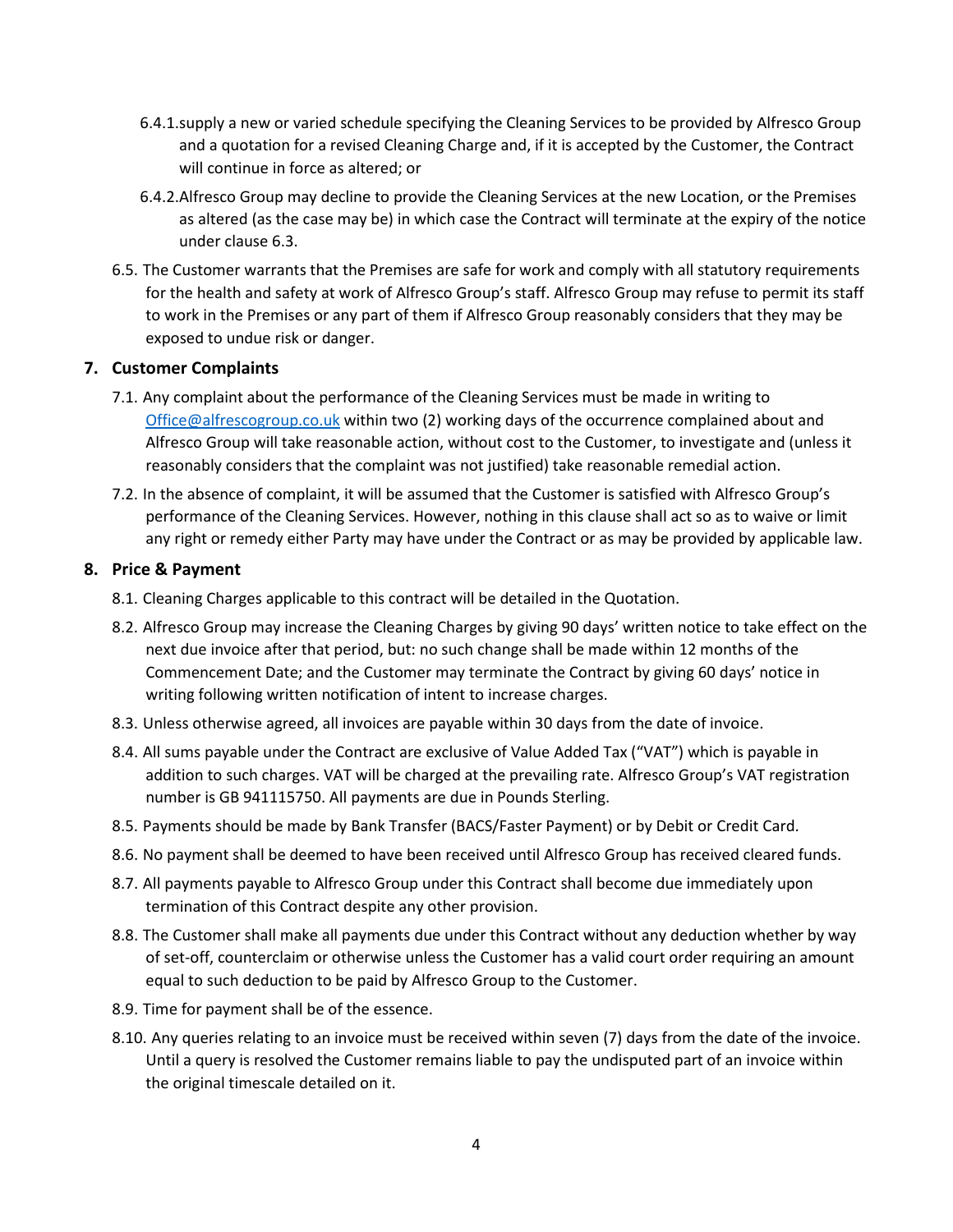- 8.11. If payment of the price or any part thereof is not made by the due date, Alfresco Group may:
	- 8.11.1. Cancel the Contract or suspend any further provision of Cleaning Services to the Customer with immediate effect. Any such period of suspension shall be disregarded for the purpose of contractual time limits previously agreed for the completion of the services.
	- 8.11.2. Charge interest at the rate of 8% per year plus the base rate from time to time of Barclays Bank plc calculated on a day-to-day basis on the unpaid amount starting from the date the invoice fell overdue until paid, whether before or after any court judgement.
	- 8.11.3. Apply a charge of £10 (to cover administrative expenses and not as a penalty) per reminder for overdue payment submitted to the Customer. The Company shall be entitled to submit such reminders on a weekly basis once the invoice has become overdue.
	- 8.11.4. Seek to recover all costs reasonably incurred by Alfresco Group in collecting payment of any overdue invoices from the Customer.
- 8.12. Alfresco Group will not provide or issue any guarantees, certificates, or other similar documents to the Customer for Cleaning Services, unless payment has been made and received in full.

# **9. Notice of Your Statutory Right to Cancel (Individuals only)**

- 9.1. The Customer (being an individual) will have the statutory right to cancel the Contract within 14 days, starting on the day after the Commencement Date (the Cancellation Period).
- 9.2. The Customer will need to notify Alfresco Group that they wish to cancel the Contract. The Customer will need to cancel the Contract in writing, with a clear statement of their intention to cancel. The Customer may use the model cancellation form at the foot of these terms and conditions, but it is not obligatory. In any case, the Customer's statement should include the date the Cleaning Services were ordered, their name, their address, and the date they are requesting the cancellation.
- 9.3. If the Customer requires Alfresco group to begin the Cleaning Services within the Cancellation Period, Alfresco Group require the Customer to make an express request to do so. In such cases, the Customer's right to cancel continues until either the end of the Cancellation Period, or the completion of the Cleaning Services, whichever is the earlier.
- 9.4. If the Customer cancels during the Cancellation Period, Alfresco Group will be entitled to payment by the Customer of a sum in proportion to the Cleaning Services supplied until receiving notice of the decision to cancel, in comparison with the full coverage of the Contract.
- 9.5. The Customer's right to cancel the services will no longer apply once the services have been fully performed.
- 9.6. After Alfresco Group receives the notice of cancellation it will refund any money the Customer has already paid to it for the Cleaning Services, subject to deductions pursuant to sub-clause 9.4, within fourteen (14) days.

# **10. Termination by Notice**

- 10.1. Without prejudice to any other provision of the Contract, either Party may terminate the Contract by not less than [3] months' written notice to the other.
- 10.2. Any request for cancellation from the Customer, without the required notice period be considered a breach of contract and subject to clause 12.1.3.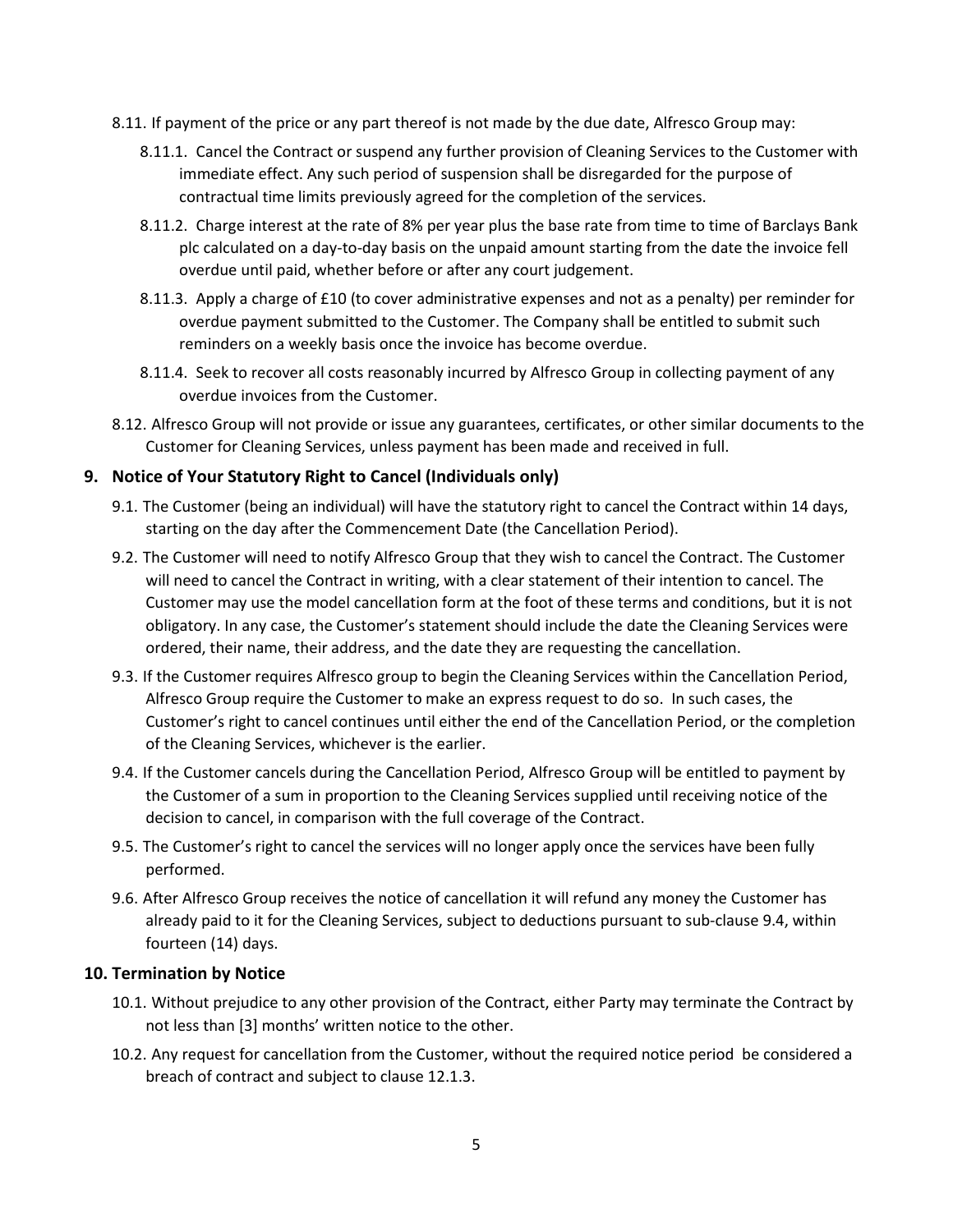## **11. Termination without Notice**

- 11.1. Alfresco Group reserves the right to terminate the contract with immediate effect in the event of any of the following:
	- 11.1.1. The Customer passes a resolution for winding up (other than for solvent amalgamation or reconstruction), or a court of competent jurisdiction makes an order to that effect; or
	- 11.1.2. The Customer ceases to carry on its business or substantially the whole of their business; or
	- 11.1.3. The Customer is declared insolvent, or convenes a meeting of creditors or makes or proposes to make any arrangement or composition with its creditors; or
	- 11.1.4. A liquidator, receiver, administrative receiver, manager, trustee or similar officer is appointed over any of the Customer's assets.
	- 11.1.5. The Customer's financial position deteriorates to such an extent that in the Company's opinion the Customer's capability to adequately fulfil its obligations under these Terms has been placed in jeopardy.
- 11.2. If either party breaches a material provision under this contract, and, in the case of a breach capable of being remedied, fails to remedy it within twenty (20) days of being given written notice of the breach, the non-defaulting party may terminate this contract immediately and require the defaulting Party to indemnify the non-defaulting party against all reasonable damages.
- 11.3. All notices of termination of the contract should be submitted to the other party in writing

#### **12. Consequences of Termination**

- 12.1. On termination of the contract for any reason:
	- 12.1.1. All outstanding unpaid invoices and interest become immediately payable.
	- 12.1.2. All equipment and materials stored at The Customer premises should be return by the Customer. If the Customer fail to do so, then Alfresco Group may enter the Customer's premises and take possession of them. Until they have been returned, the Customer shall be solely responsible for their safe keeping and will not use them for any purpose not connected with this Contract.
	- 12.1.3. The accrued rights and remedies of the parties as at termination shall not be affected, including the right to claim damages in respect of any breach of the contract which existed at or before the date of termination or expiry.
- 12.2. Clauses which expressly or by implication have effect after termination shall continue in full force and effect.

#### **13. Force Majeure**

13.1. Neither Party shall have any liability under or be deemed to be in breach of the Contract for any delays or failures in performance of the Contract that result from circumstances beyond the reasonable control of that Party. The Party affected by such circumstances shall promptly notify the other Party in writing when such circumstances cause a delay or failure in performance and when they cease to do so. If such circumstances exist for a continuous period of more than 6 months, either Party may terminate the Contract by written notice to the other Party.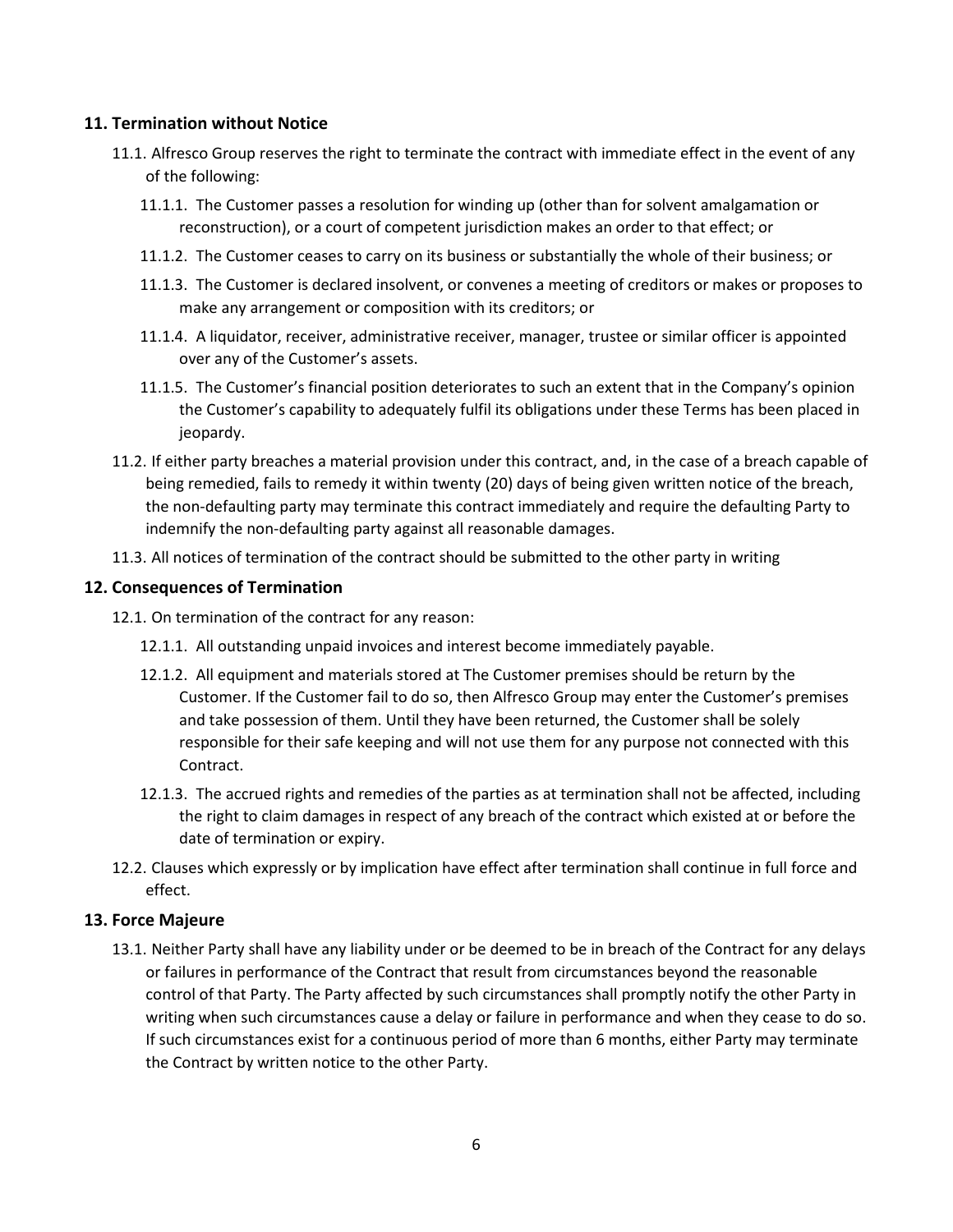# **14. Confidentiality**

- 14.1. All information acquired by Alfresco Group relating to the Customer's business shall be treated by Alfresco Group as confidential and Alfresco Group shall not make any use or disclosure of it. Alfresco Group shall (if so requested by the Customer) require its employees to enter into written undertakings as to confidentiality which are directly enforceable by the Customer. The obligations of this clause shall not apply to any information that:
	- 14.1.1. was known by or in the possession of Alfresco Group before it was acquired by Alfresco Group from the Customer.
	- 14.1.2. is, or becomes, publicly available through no fault on the part of Alfresco Group.
	- 14.1.3. is provided to Alfresco Group without restriction or disclosure by a third party, who did not breach any confidentiality obligations by making such a disclosure.
	- 14.1.4. was developed by any of Alfresco Group's staff (or on Alfresco Group's behalf) who had no direct access to, or use or knowledge of the confidential information acquired from the Customer; or
	- 14.1.5. is required to be disclosed by order of a court of competent jurisdiction.
- 14.2. This clause shall survive termination of the Contract for a period of six years.

#### **15. Data Protection**

- 15.1. 'Data Protection Legislation' refers to The Data Protection Act 2018 and any secondary legislation in England and Wales relating to the processing of Personal Data and the privacy of electronic communications, as amended, replaced or updated from time to time.
- 15.2. All personal information that the Company may collect (including, but not limited to, the Customer's name, postal address, email address and telephone number) will be collected, used and held in accordance with the provisions of Data Protection Legislation as defined above.
- 15.3. How the Company collects, uses, and stores personal information is set out in its privacy policy.
- 15.4. In certain circumstances, and with the Customer's consent, the Company may pass the Customer's personal information on to credit reference agencies. These agencies are also bound by the Data Protection Legislation as defined in above and should use and hold personal information accordingly.
- 15.5. The Company will not pass on the Customer's personal information to any other third parties for marketing purposes without first obtaining the Customer's express consent.

#### **16. Exclusion of Liability**

- 16.1. The liability of Alfresco Group under or in connection with the Contract whether arising in contract, tort, negligence, breach of statutory duty or otherwise howsoever shall not exceed the Cleaning Charges paid by the Customer to Alfresco Group under the Contract.
- 16.2. Neither Party shall be liable to the other Party in contract, tort, negligence, breach of statutory duty nor otherwise for any loss, damage, costs or expenses of any nature whatsoever incurred or suffered by that other Party of an indirect or consequential nature including without limitation any economic loss or other loss of turnover, profits, business or goodwill.
- 16.3. The Customer warrants that they have not entered into the Contract in reliance on any representations made by or on behalf of Alfresco Group that are not expressly incorporated in the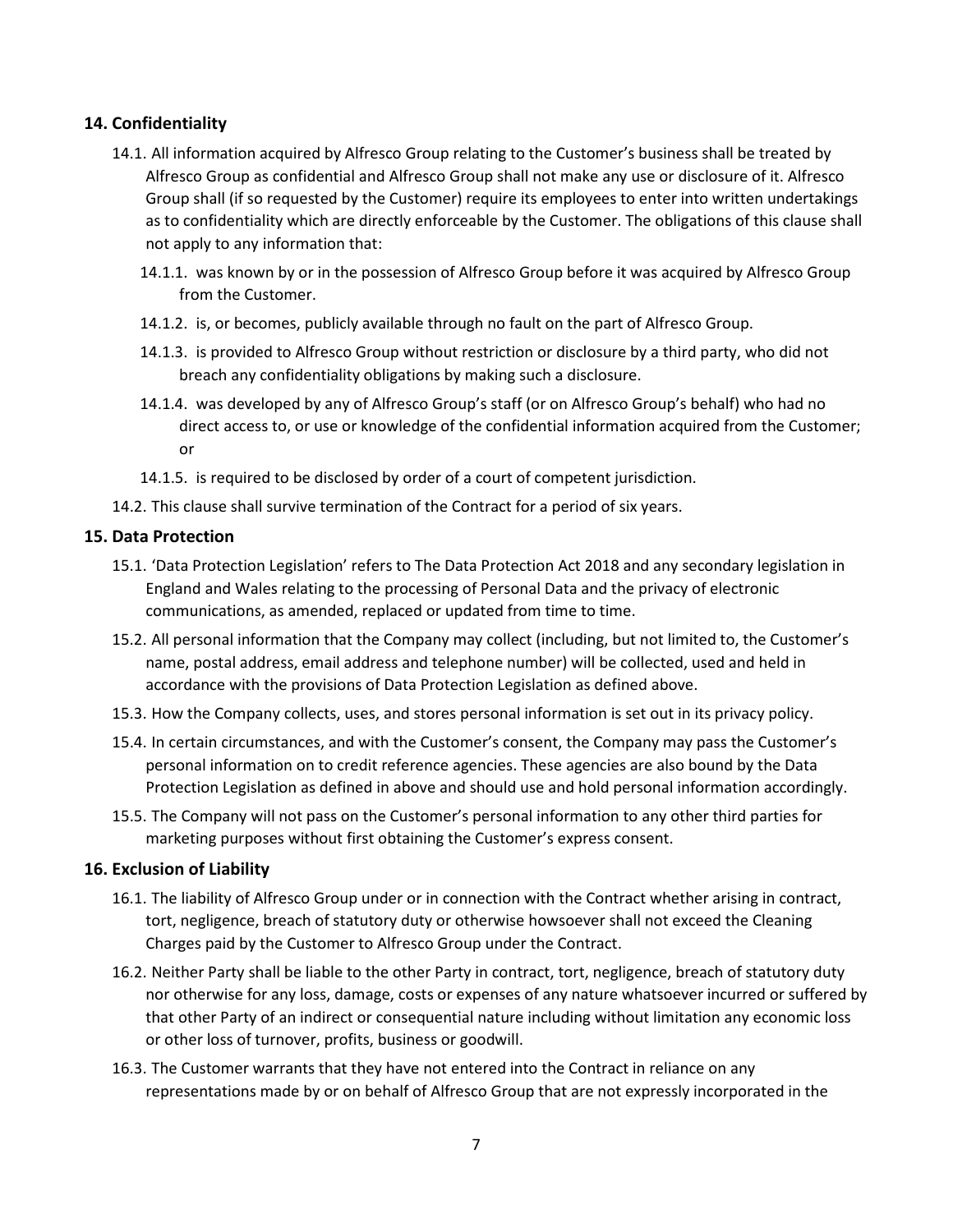Contract or upon any descriptions, illustrations or specifications contained in any catalogues and publicity material produced by or on behalf of Alfresco Group, all of which are only intended to convey a general idea of the services mentioned in them.

16.4. Nothing in this clause 15 shall limit or exclude Alfresco Group's liability for death or personal injury caused by its negligence, or for any fraudulent statement or act by Alfresco Group.

## **17. Pre-Contract Reports, Assessments and Samples**

- 17.1. Alfresco Group at its discretion may offer to undertake free assessments, reports, sample cleaning, demonstrations and other advice in connection with its services ('Free Pre-Contract Services').
- 17.2. The Customer acknowledges that the provision by Alfresco Group of any Free Pre-Contract Services is without commitment by Alfresco Group to provide further services, free of charge or otherwise.
- 17.3. Any such Free Pre-Contract Services are for the use of the Customer only for the purpose of assessing the need for the Cleaning Services and (without limitation to the foregoing) any related documentation shall not be disclosed to third parties for the purpose of making representations in respect of the condition of any premises.
- 17.4. During the provision of Free Pre-Contract Services, the Customer provides the warranties at clauses 6.1and 6.5 above in respect of any premises which Alfresco Group staff visit in the course of the same.
- 17.5. Alfresco Group relies on the exclusions and limitations of liability set out at clause 16 above in respect of any Free Pre-Contract Services.
- 17.6. Without limitation of the above clause 16.5, Alfresco Group cannot and does not advise upon the condition, suitability, safety or performance of any feature or part of the Premises or Location save for its cleanliness.

#### **18. Notices**

- 18.1. Any notice to be given under the Contract shall be in writing and shall be sent by first class mail or air mail, or by facsimile or email (confirmed by first class mail or air mail), to the address or facsimile number of the relevant Party set out overleaf, or such other address or facsimile number as that Party may from time to time notify to the other Party in accordance with this clause 30.
- 18.2. Notices sent as above shall be deemed to have been received 3 working days after the day of posting (in the case of inland first class mail), or 7 working days after the date of posting (in the case of air mail), or on the next working day after transmission (in the case of facsimile messages, but only if a transmission report is generated by the sender's facsimile machine recording a message from the recipient's facsimile machine, confirming that the facsimile was sent to the number indicated above and confirming that all pages were successfully transmitted), or on the next working day after sending (in the case of email).
- 18.3. In proving the giving of a notice it shall be sufficient to prove that the notice was left, or that the envelope containing the notice was properly addressed and posted, or that the applicable means of telecommunication was addressed and despatched and despatch of the transmission was confirmed and/or acknowledged as the case may be.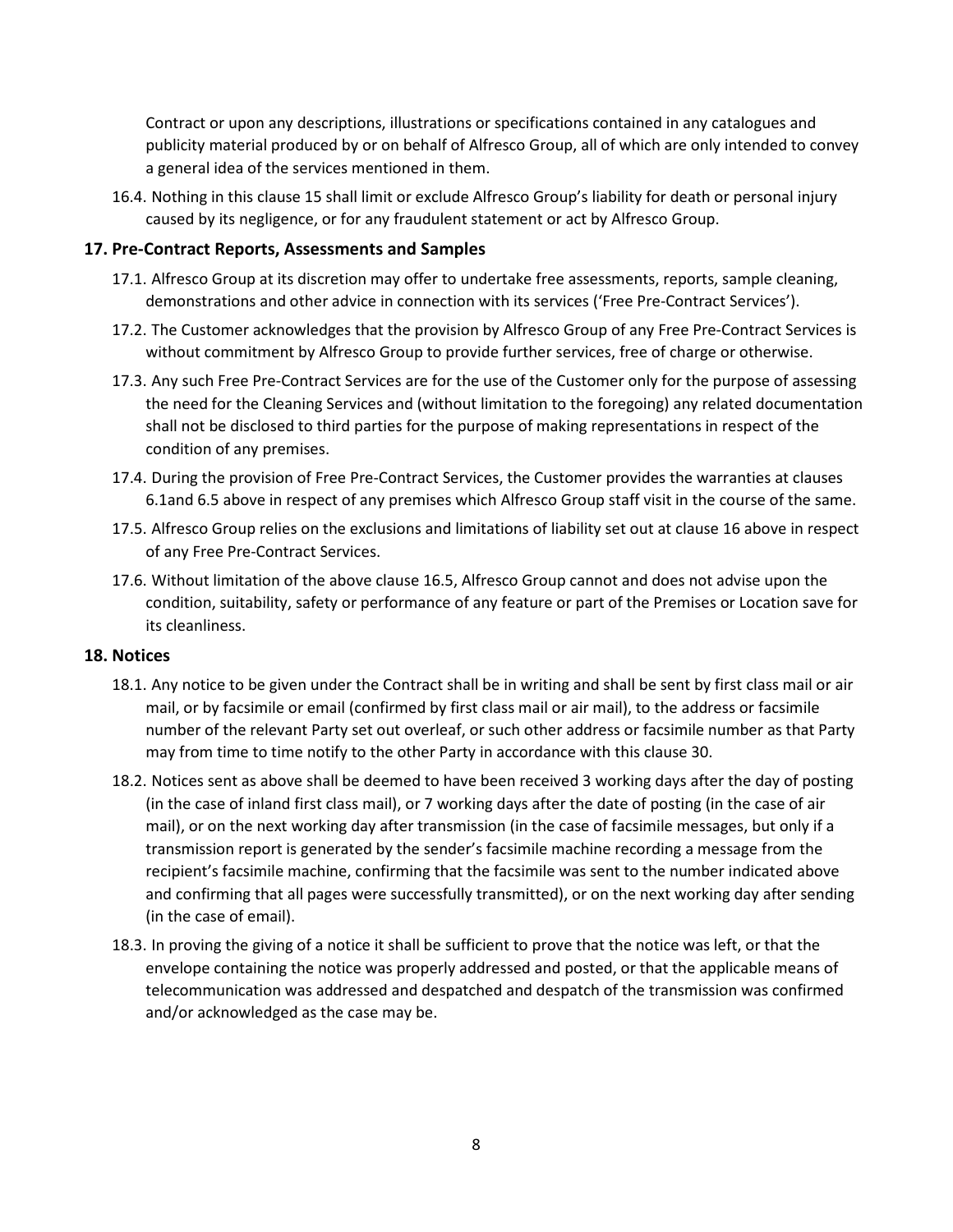#### **19. Other Important Terms**

- 19.1. Nothing in the contract is intended to, or shall be deemed to, constitute a partnership or joint venture of any kind between any of the parties, nor constitute any party the agent of another party for any purpose. No party shall have authority to act as agent for, or to bind, the other party in any way.
- 19.2. This contract represents the entire agreement between the parties in respect of the services and shall prevail over any conditions contained or referred to in any of the Customer's documents or otherwise.
- 19.3. If any part of this contract is found to be void or un-enforceable by any court of competent jurisdiction, such part shall be severed from this contract, which will otherwise remain in full force and effect.
- 19.4. No failure or delay by either Party in exercising any right, power or privilege under the Contract shall impair the same or operate as a waiver of the same nor shall any single or partial exercise of any right, power or privilege preclude any further exercise of the same or the exercise of any other right, power or privilege. The rights and remedies provided in the Contract are cumulative and not exclusive of any rights and remedies provided by law.
- 19.5. Alfresco Group may transfer or subcontract their rights and obligations under these terms to another person or organisation, but this will not affect the Customer's rights or our obligations under these terms.
- 19.6. The Customer may not without the prior written consent of Alfresco Group assign or dispose of the Cleaning Contract, part with any interest in it, or grant any lease or license or delegate any of the rights conferred by it.
- 19.7. For the purposes of the Contracts (Rights of Third Parties) Act 1999 the Contract is not intended to, and does not, give any person who is not a party to it any right to enforce any of its provisions.

#### **20. Governing Law & Jurisdiction**

20.1. The validity, construction and performance of the Contract shall be governed by English law and shall be subject to the non-exclusive jurisdiction of the English courts to which the Parties submit.

| <b>Alfresco Group Ltd</b>     | <b>The Client</b>             |
|-------------------------------|-------------------------------|
| Signature                     | Signature                     |
| <b>Print Name &amp; Title</b> | <b>Print Name &amp; Title</b> |
| Date                          | Date                          |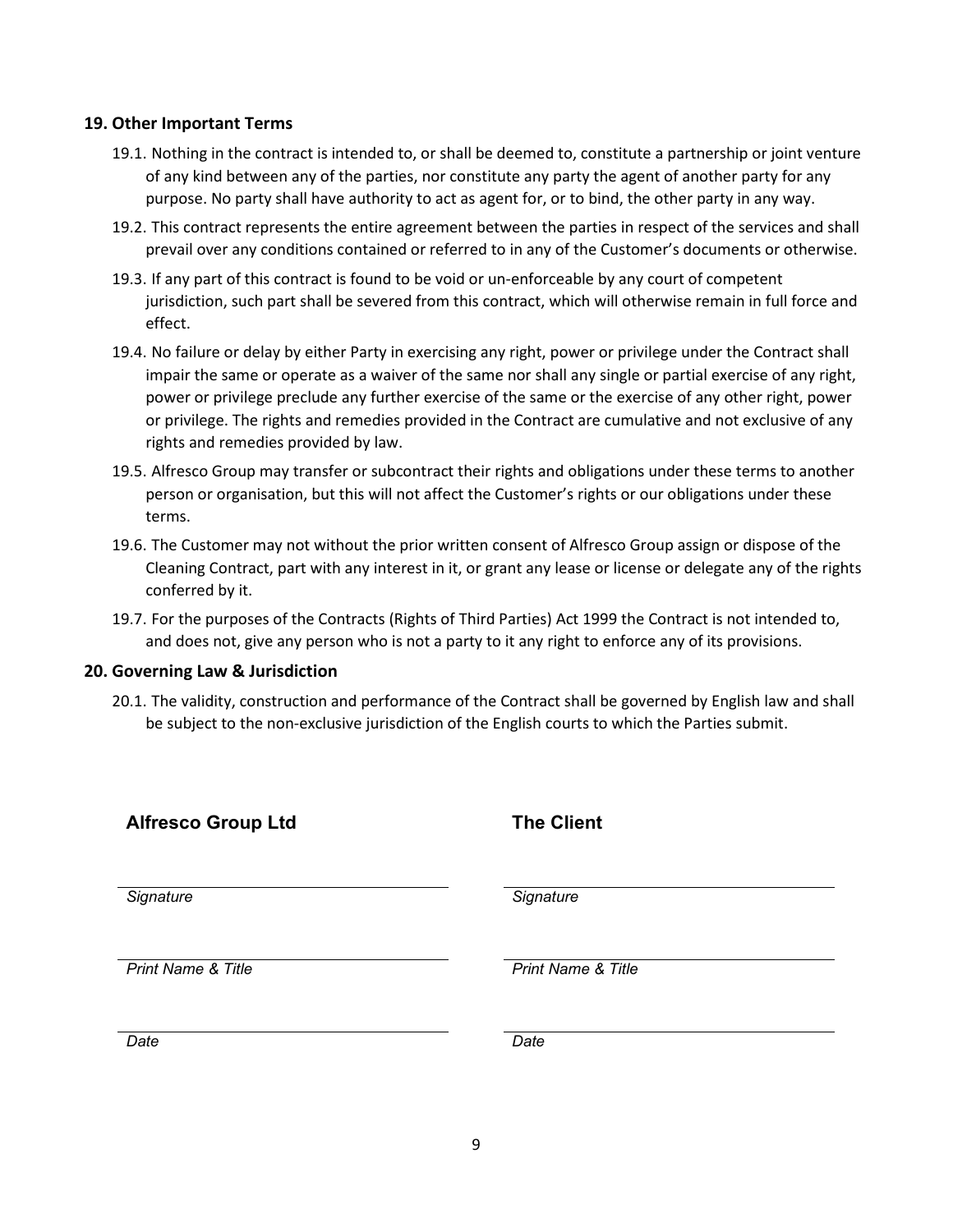## **MODEL CANCELLATION FORM (for Individuals Only)**

To Alfesco Group Ltd, Building H4, Unit 7, Old Milton, Road Didcot, Oxfordshire OX11 7HH.

I/We\* hereby give notice that I/We\* cancel My/Our\* contract of sale for the provision of Goods and Services.

\**delete as appropriate*

| Date of Order        |  |
|----------------------|--|
| <b>Order Details</b> |  |
| Customer             |  |
| Name                 |  |
| Address              |  |
|                      |  |
|                      |  |
|                      |  |
|                      |  |
|                      |  |
|                      |  |
| Signature            |  |
|                      |  |
| Date                 |  |
|                      |  |

Print off and send this form to Alfresco Group Ltd, Building H4, Unit 7, Old Milton, Road Didcot, Oxfordshire OX11 7HH., or scan it and email it to [Office@alfrescogroup.co.uk](mailto:Office@alfrescogroup.co.uk)

Alternatively, you can just e-mail Alfresco Group with your cancellation request, including your name and address details.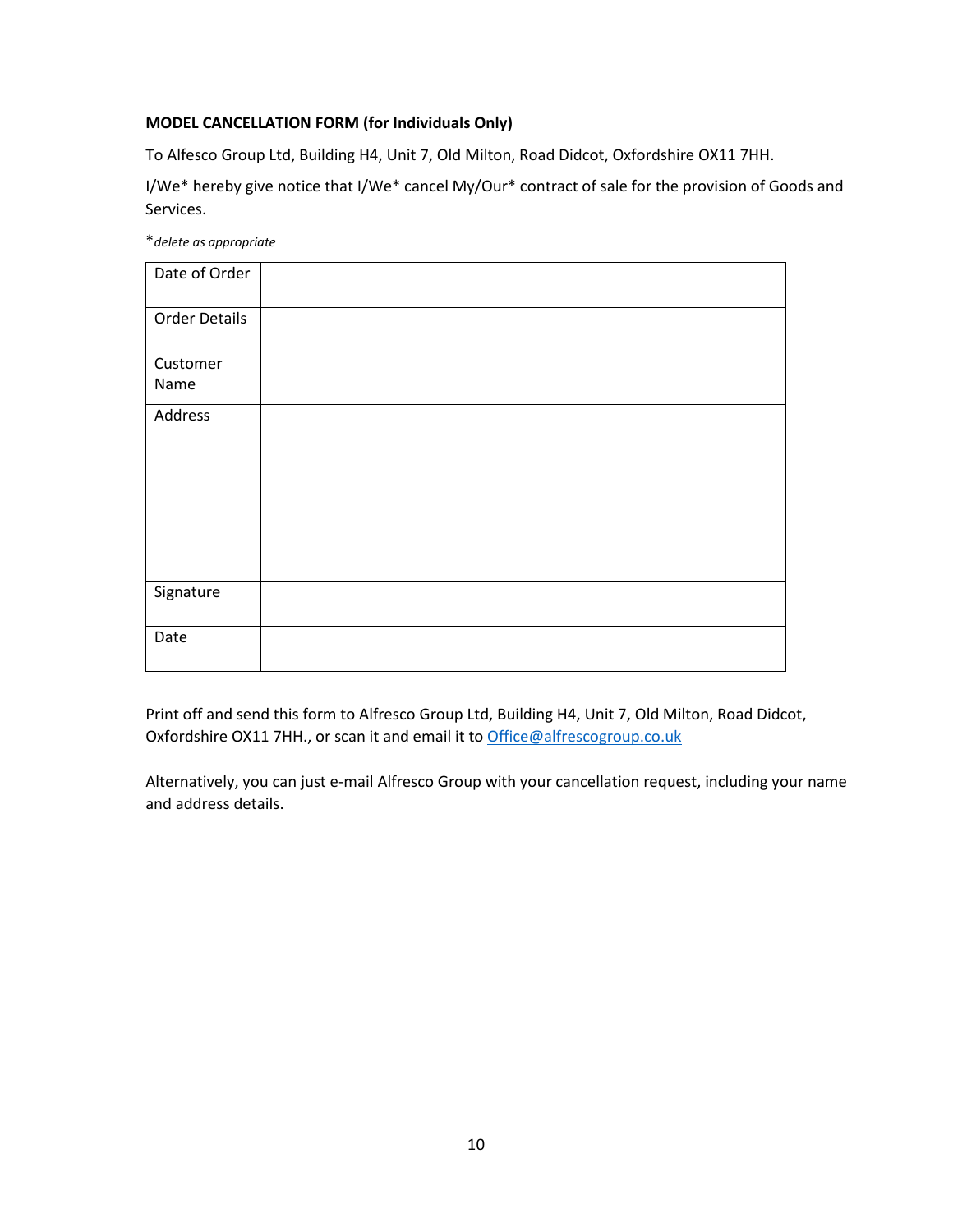## **TERMS & CONDITIONS QA NATIONAL WARRANTIES**

## **1. Definitions**

- 1.1. Guarantor means the individual or legal entity who contracted with the Guarantor to have render cleaning works undertaken on the Property.
- 1.2. Guarantor means Alfresco Group Contract Cleaning Ltd.
- 1.3. Inspection means a survey undertaken by the Guarantor on the Property.
- 1.4. Inspection Fee means the amount of [AMOUNT] which is payable to the Guarantor.
- 1.5. Organic Materials means moss, lichens, algae, mildews and moulds.
- 1.6. Property means the property owned by the Guarantee Beneficiary, which has been subject to cleaning by the Guarantor.
- 1.7. Service means the treatment, by the Guarantor, of the rendering on the Property to prevent the regrowth of Organic Materials.

## **2. Guarantee**

- 2.1. This guarantee is provided freely by the Guarantor to the Guarantee Beneficiary in respect of the Service. It is guaranteed - subject to the exclusions and conditions- that:
- 2.2. or an initial period of 12 months, commencing on the Commencement Date, the treated areas of the Property shall be free from the visible regrowth of Organic Materials.
- 2.3. maximum period of 5 years from the Commencement Date, in accordance with the terms of Section 5.

# **3. Exclusions**

- 3.1. The Guarantor -under this guarantee- shall not be responsible for regrowth of Organic Materials on the render due to:
	- 3.1.1.Use of the render as tanking or load-bearing space.
	- 3.1.2.Improper installation or application of the render.
	- 3.1.3.Cracks in the render due to structural movement.
	- 3.1.4.Overflow or leakage of gutters and water pipes.
	- 3.1.5.Trees, plants or foliage growing on or within 1 meter of the render.
	- 3.1.6.Flooding or dampness of any kind.
	- 3.1.7.The Guarantor under this guarantee shall not be responsible for costs and damages resulting from the necessary removal of; necessary disposal of; or safe handling of:
	- 3.1.8.Hazardous materials present in or around any part of the Property.
	- 3.1.9.Coatings or sealants applied to the render prior to or subsequent to the Service being carried out.
- 3.2. The Guarantor -under this guarantee- shall not be responsible for the costs of organising or arranging of:
	- 3.2.1.Scaffolding unless the Platinum Maintenance Package has been taken out in which case Access equipment will be provided up to 23 meters in height subject to your surface area allowing access and parking for a 3.5 tonne Nissan Cabstar.

# **4. Access to the Property.**

- 4.1. For the avoidance of doubt, the Guarantor -under this guarantee- shall not be responsible for;
	- 4.1.1.Regrowth of Organic Materials where such regrowth does not result in a visible change to the appearance of the render compared to the images taken of the Property by the Guarantor on the Completion Date.
	- 4.1.2.Any losses or damages directly or indirectly relating to an event which causes a claim under this guarantee but does not explicitly relate to the costs of treating the regrowth of Organic Materials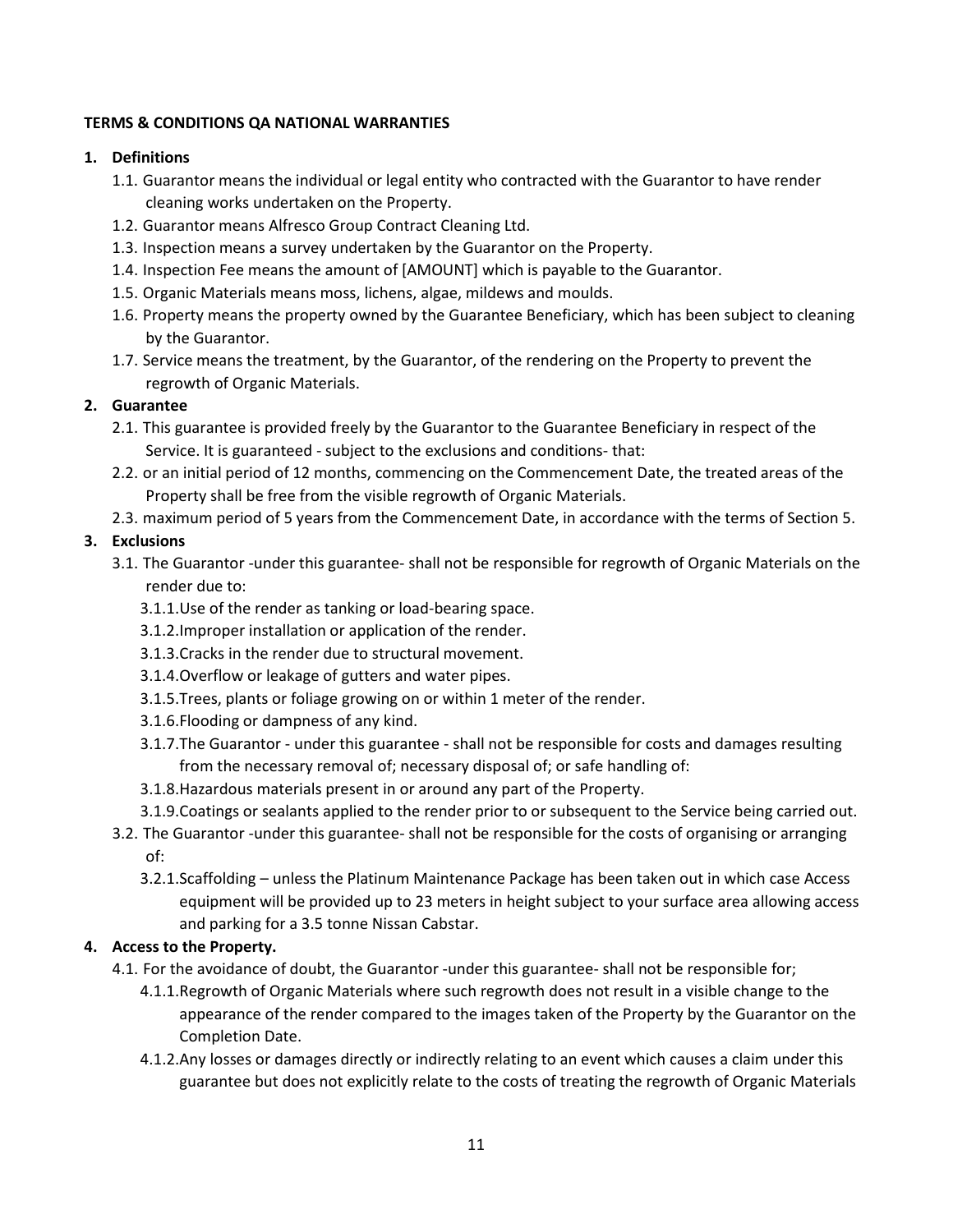at the Property. In particular, the Guarantor's liabilities -in contract and tort- in respect of damage to the Property and its contents are expressly disclaimed.

- 4.1.3.Growth of flora other than the Organic Materials.
- 4.1.4.Any liability whatsoever beyond the initial 12-month period unless this guarantee has been extended in accordance with Section 5.
- 4.1.5.Defects to the render or defects to the Property itself.

## **5. Conditions**

- 5.1. This guarantee is subject to the following conditions:
	- 5.1.1.The Guarantor being informed by email -and approving of- any change in use of the Property. (The Guarantor's approval in this respect shall not be withheld unless the change of use presents an increased likelihood of the occurrence of the visible regrowth of Organic Materials).
	- 5.1.2.The Guarantor being informed by email -and approving of- any change in the ownership of the Property. (The Guarantor's approval in this respect shall not be withheld unless the change in ownership presents an increased likelihood of the occurrence of the visible regrowth of Organic Materials; or an increased cost associated with treating the Property).
	- 5.1.3.The Guarantor being in receipt of all payments due to it in respect of the Service (including receipts in respect of any Inspection Fees).
	- 5.1.4.The Guarantor having been paid in full in respect of the Service.

## **6. Claims Procedure**

- 6.1. Where the Guarantee Beneficiary becomes aware of any situation which may lead to a claim under this guarantee, the Guarantee Beneficiary shall;
	- 6.1.1.Write to the Guarantor at the Guarantor's Email Address detailed above; attaching photographs evidencing visible regrowth of Organic Materials; and
	- 6.1.2.Permit the Guarantor unrestricted access to the Property, during business hours, to carry out any inspection and treatment works that may be necessary under the terms of this guarantee;
- 6.2. The Guarantor may have arranged an insurance backed guarantee with an insurer in order to ensure the continuance of this guarantee in the event that the Guarantor ceases to trade during the period of the guarantee. The claims procedure for that insurance backed guarantee will be set out on the relevant policy of insurance from the insurer. This guarantee - and any invoices and receipts in respect of the Service and any Inspections - must be kept together with the insurance backed guarantee, as both may be needed by the insurer in the event of a claim on the insurance backed guarantee.

# **7. Extension**

- 7.1. Unless the Guarantor has selected the Silver Maintenance Package, this guarantee is capable of being extended by a further 12 months on the expiry of each 12-month period upon:
	- 7.1.1.The Guarantee Beneficiary's agreement to have an Inspection carried out on their Property in consideration of the Inspection Fee; and
	- 7.1.2.The Inspection being carried out by the Guarantor; with regrowth of Organic Materials being treated by the Guarantor as part of that Inspection; and
	- 7.1.3.The Guarantee Beneficiary retaining copies of all Inspection reports.
	- 7.1.4.The Guarantor confirming in writing that this guarantee has been extended for an additional 12 month period.
- 8. Where no inspection is undertaken, this guarantee shall not be extended, with the Guarantor's liability in respect of this guarantee ending at the end of the relevant 12-month period.
- 9. This latest date on which this guarantee shall expire is;